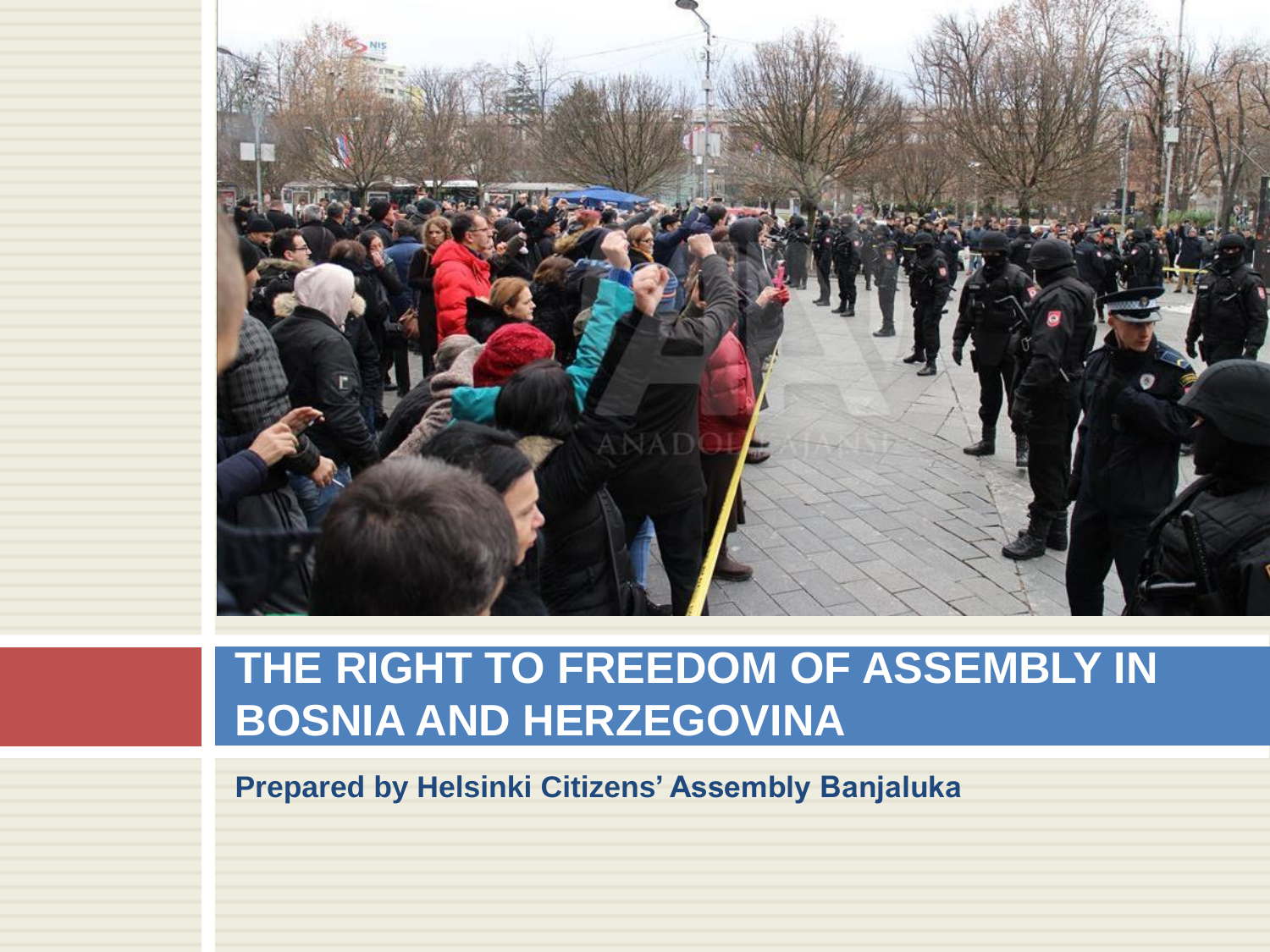## Right to freedom of assembly

- ➢ There was one recommendation from **Lithuania** that directly concerned freedom of assembly, but and several others from **Canada, Belgium, Netherlands, Slovakia and Norway** related to creation of an atmosphere supportive of a free and vibrant civil society and better protection of human rights defenders, which have also been taken into account in the preparation of this statement.
- ➢ **Not only that recommendations from the second cycle are not met , but the situation regarding the rights to freedom of assembly visibly deteriorated.**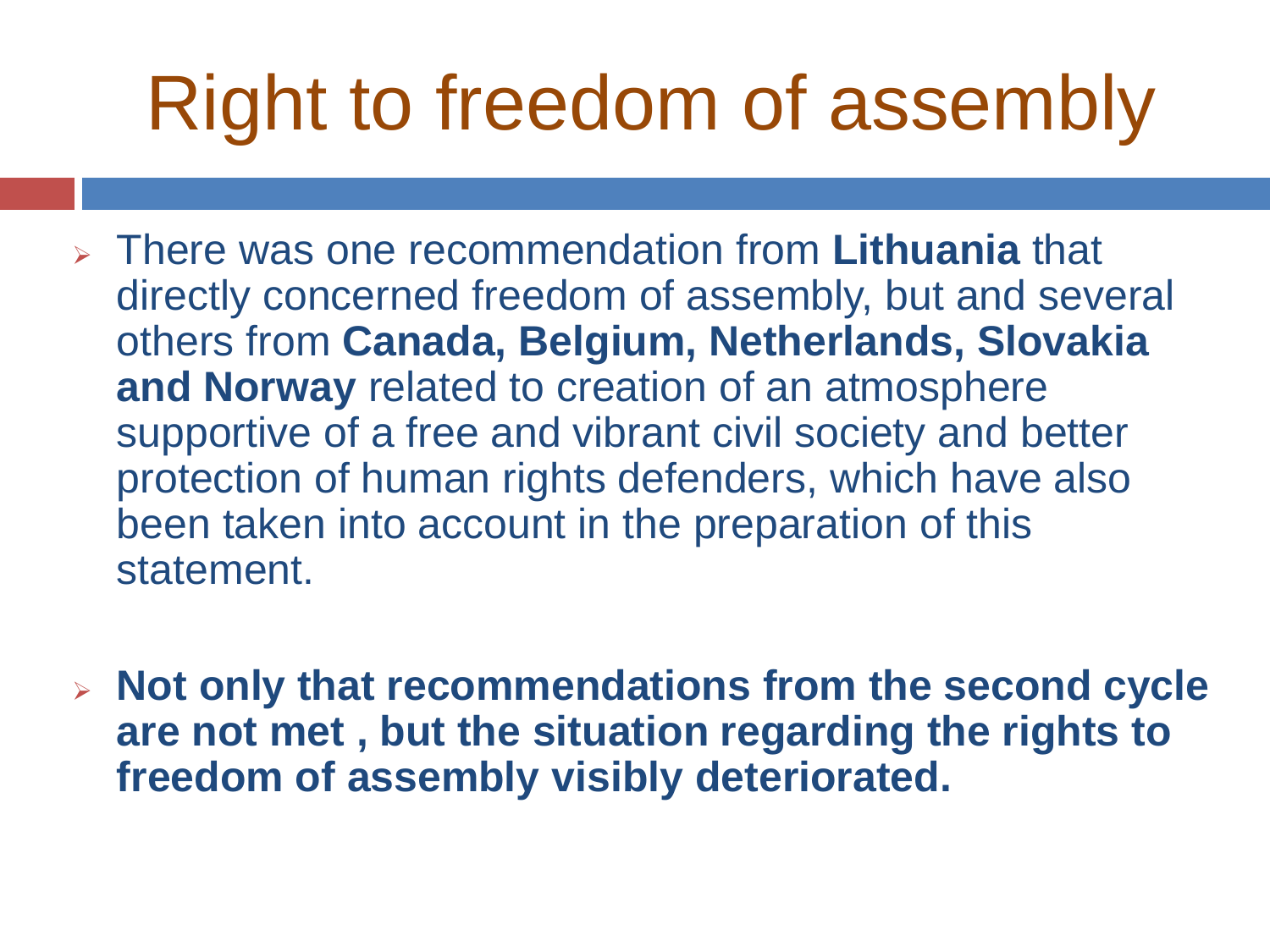Freedom of assembly in Bosnia and Herzegovina is still seen as a security threat, instead of as a human right.

We have recorded dangerous trends aimed at narrowing space and opportunities for public gatherings, which include:

► **Unreasonable demands for the organizers of public assemblies to pay additional fees to private security agencies, medical care, fire insurance;**

►**Misunderstanding what constitutes spontaneous assemblies and the unjustified and excessive use of police force against people who had gathered to protest peacefully;** 

► **Unjustifiably placing great responsibility on organizers and stewards for maintaining public law and order;**

**► An increase in restrictions on places where assemblies may be held;** 

►**Announcements of passing new restrictive public assembly laws!**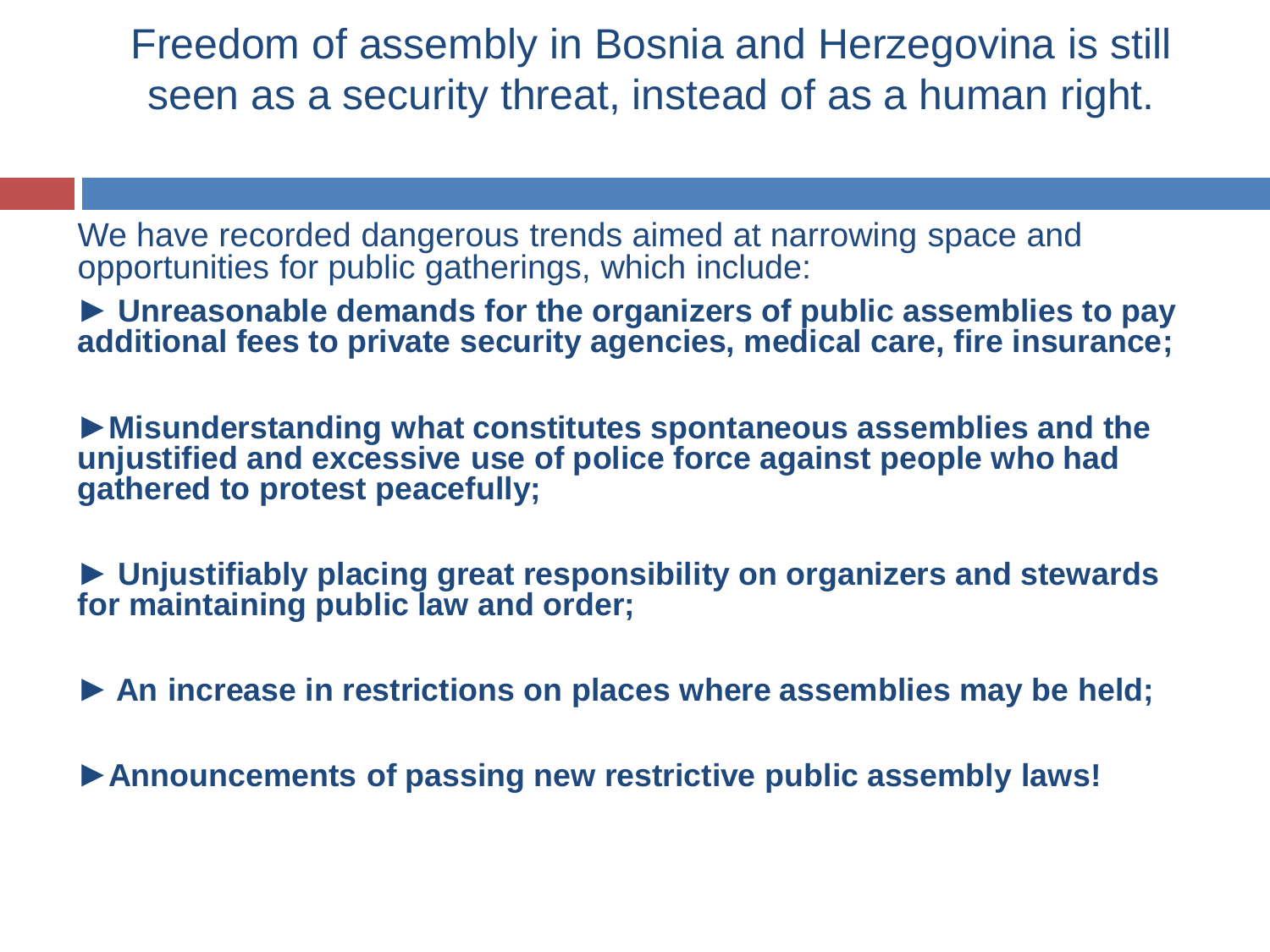## Recommendations

● **All laws on public assembly must be aligned with international standards**, in particular with the OSCE Guidelines for Peaceful Assembly and The report of the Special Rapporteur on the rights to freedom of peaceful assembly and of associations.

In existing laws on public assembly in BiH notification procedure should be simplified and administrative burden for organizers of public assembly should be reduced.

● An **independent external body** should be established **to supervise all aspects of police work t**o ensure that is in line with international human rights standards. The internal control mechanisms of the police should be reinforced and developed so as the citizens are more aware of their effectiveness.